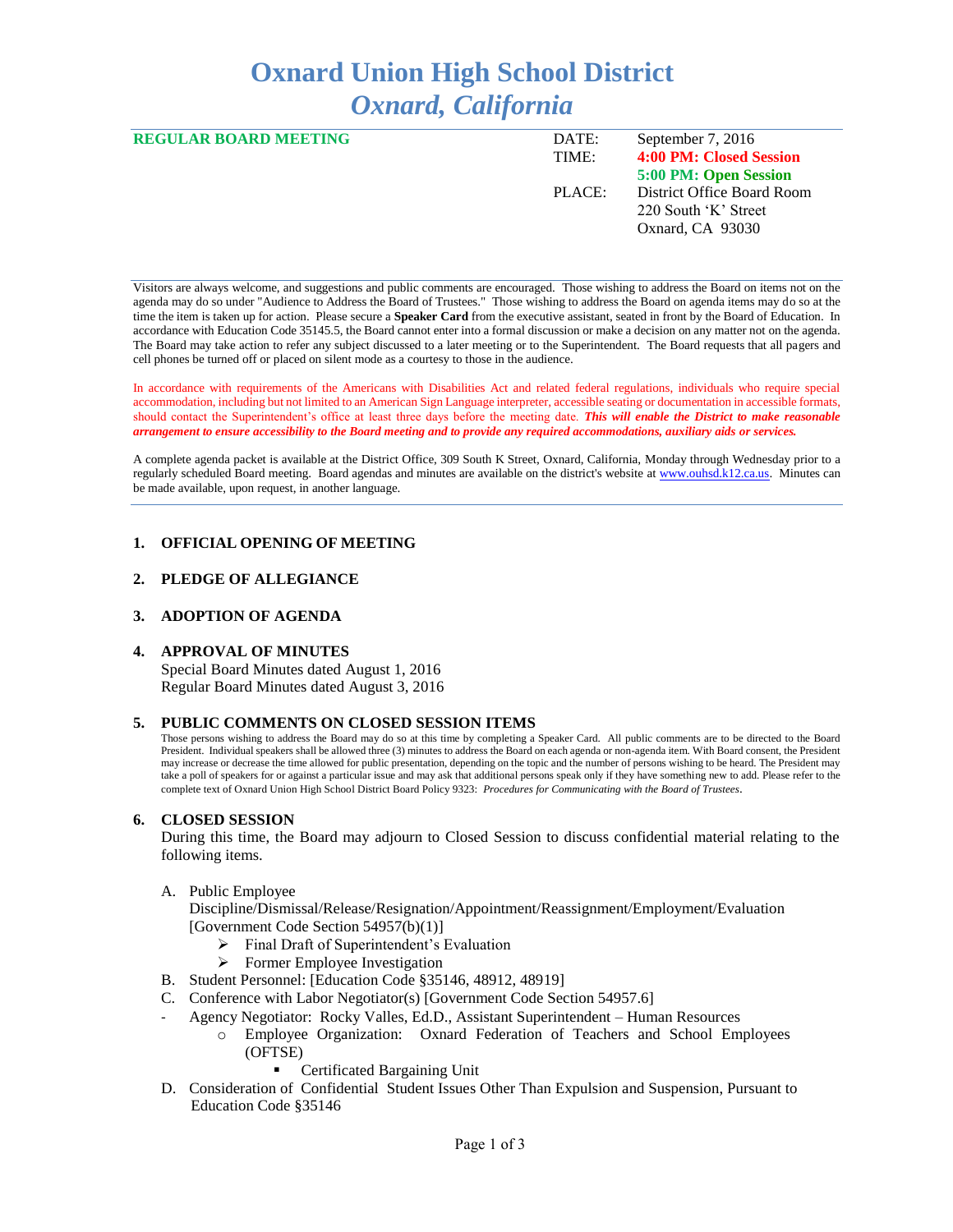Board Meeting Agenda September 7, 2016

- E. Conference with Real Property Negotiator (Govt. Code § 54956.8) PROPERTY: 50-acres of 107.25 acres located at or near 1825 Camino del Sol, Oxnard, CA (southeast corner of N. Rose Ave. and Cesar Chavez Dr.) Ventura County Assessor Parcel No. 214-0- 020-595 AGENCY NEGOTIATOR: Steve Dickinson, Asst. Superintendent Admin. Services NEGOTIATING PARTIES: Brian Edward Maulhardt, as Trustee of the Brian Edward Maulhardt Children's Support Trust UNDER NEGOTIATION: Price and terms of payment
- F. Conference with Real Property Negotiator (Govt. Code § 54956.8) PROPERTY: An approximate 5-acre portion of 49.36-acre Bell Ranch Property (agricultural property adjacent to Rancho Campana High School); Ventura County Assessor Parcel No. 156-0-180-385 AGENCY NEGOTIATOR: Steve Dickinson, Asst. Superintendent Admin. Services NEGOTIATING PARTIES: City of Camarillo UNDER NEGOTIATION: Price and terms of payment CONFERENCE WITH LEGAL COUNSEL-ANTICIPATED LITIGATION
- G. CONFERENCE WITH LEGAL COUNSEL-ANTICIPATED LITIGATION Initiation of litigation pursuant to Govt. Code § 54956.9(d)(4): 1 case

# **7. RECONVENE IN PUBLIC: REPORT ON CLOSED SESSION ACTION**

## **8. PUBLIC COMMENTS TO ADDRESS THE BOARD OF TRUSTEES**

Those persons wishing to address the Board may do so at this time by completing a Speaker Card. All public comments are to be directed to the Board President. Individual speakers shall be allowed three (3) minutes to address the Board on each agenda or non-agenda item. With Board consent, the President may increase or decrease the time allowed for public presentation, depending on the topic and the number of persons wishing to be heard. The President may take a poll of speakers for or against a particular issue and may ask that additional persons speak only if they have something new to add. Please refer to the complete text of Oxnard Union High School District Board Policy 9323: *Procedures for Communicating with the Board of Trustees.*

## **9. SUPERINTENDENT's REPORT**

# **10. STUDENT REPRESENTATIVE TO THE BOARD – Reanna Norman**

# **11. CONSENT CALENDAR**

## **Administrative Services**

- A. Consideration of Approval of Purchase Orders and Direct Pays, August 8 August 25, 2016
- B. Consideration of Approval of Donations, July 26 August 26, 2016

# **Educational Services**

- C. Consideration of Approval of Non-Public School Placement for Student Cases #5-9 according to the Recommendation of the Student's IEP Team and the Director of Special Education
- D. Consideration of Approval of Agreement between Oxnard Union High School District and Foster Grandparent Program of Tri-Counties Regional Center
- E. Consideration of Approval of Agreement between Oxnard Union High School District and Youth Truth to provide Student/Staff/Community Feedback
- F. Consideration of Approval of Renewal of Agreement between Oxnard Union High School District and enVision Consulting Group, Inc. for School Accountability Report Card Services and Single Plan for Student Achievement
- G. Consideration of Approval of Memorandum of Understanding between Oxnard Union High School District/Adult School and The County of Ventura/ Preuter Library for English as a Second Language (ESL) Classes
- H. Consideration of Approval of 2016 Summer Graduates
- I. Consideration of Approval of Pre-Qualification Process for Counseling Agencies and Individual Counselors, District-Wide